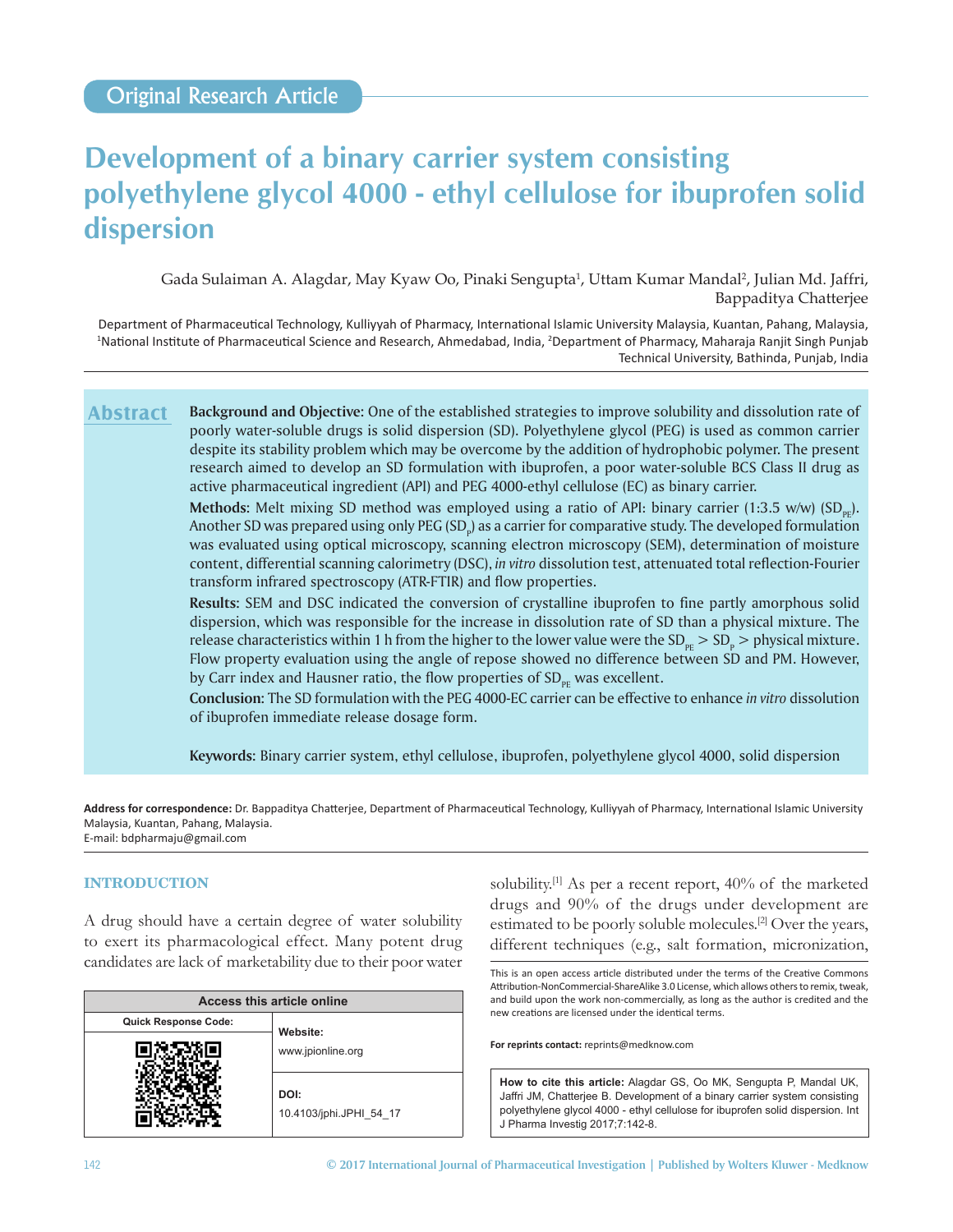complexation, emulsions, nanosuspensions, solid–lipid nanoparticle, etc.[3]) have been employed to enhance the solubility and dissolution of poorly water-soluble drugs. Apart from these, solid dispersion (SD) or amorphous dispersion is one of the commonly employed approaches toward solving solubility issues.<sup>[4]</sup> Polymeric carrier, an important component of an SD system plays a major role to formulate a successful solid dispersion. A number of high molecular weight hydrophilic polymers have been introduced as carriers for SD (e.g., polyethylene glycol (PEG), polyvinylpyrrolidone (PVP), poloxamer, hydroxylpropyl methyl cellulose and Soluplus®, etc.).<sup>[5-7]</sup> PEG, chemically ethylene oxide polymer is commonly used as SD carrier in various formulations.<sup>[8-11]</sup> PEG as SD carrier bears the advantages of low melting point, fast solidification potential, capacity to form a solid drug solution, low cost, and low toxicity.[9] However, it also has a few limitations such as high moisture absorbing low stability, less ability to retain the amorphous form of the drug for a long time. To overcome these limitations, some other polymer another polymer needs to be included with PEG to prepare a binary carrier system. Researchers formulated a felodipine SD using PEG‑PVP binary carrier system to improve drug solubility.<sup>[10]</sup> They have used low molecular weight liquid PEG along with PVP to form a low melting point binary carrier. PEG 1500 was used with different polymer separately such as PVP K30, PVP-vinyl acetate, Eudragit EPO in a fixed ratio to evaluate the best stable polymer blend for SD of carbamazepine and nifedipine.[9] It was shown that PEG‑PVP vinyl acetate resulted in highest stability for the formulation. All these combined carriers SD systems commonly used hydrophilic polymers while the use of the hydrophobic polymer is very rare unless for controlled release.<sup>[12,13]</sup> Ethyl cellulose (EC), a commonly used hydrophobic polymer is better known as a coating element or component of sustained or controlled release matrix system. The use of EC in SD formulation was studied to achieve this controlled release pattern.<sup>[14]</sup> However, the inclusion of EC with hydrophilic polymer for immediate release SD formulation was never considered before. If EC is incorporated in a binary carrier with PEG, then it may reduce the high moisture absorption tendency of the carrier which will eventually lead to better stability of the SD system. In that case, the binary carrier system will possess the beneficial effect of PEG in the improvement of drug solubility coupled with better stability due to the presence of EC. Based on this hypothesis, the present research aimed to design and develop an SD formulation that includes an active pharmaceutical ingredient (API) and PEG‑EC binary carrier. Other advantages expected from such SD formulation include ease of preparation

by one step melt mixing method, SD powder with better flowability, etc. However, the question was whether EC exhibits any negative impact on enhancement of drug dissolution in SD formulation. dissolution of the drug from SD Ibuprofen was used as a model API for the work which was solid dispersed by melt mixing method to prepare immediate release granules followed by evaluation of solubility enhancement other relevant characterizations and evaluation of flow properties. Ibuprofen, a nonsteroidal analgesic is widely used as a model API in SD formulations due to its poor aqueous solubility, good applicability, compatibility with a lot of excipients, and low cost.[15]

# **MATERIALS AND METHODS**

#### **Materials**

Ibuprofen was purchased from Swapnroop Drugs and Chemicals, Aurangabad, India. Polyethylene glycol (PEG 4000) and Ethylcellulose (EC) were purchased from Merck KGaA, Germany and Shanghai Honest Chem Co Ltd., China, respectively. All other chemicals and reagents used for the study were generously contributed by the Department of Pharmaceutical Technology, Kulliyyah of pharmacy, IIUM, Malaysia.

## **Methods**

As PEG is a "hygroscopic" material,<sup>[16]</sup> all SD materials and samples containing PEG were stored in a double plastic pack with airtight seal to minimize the environmental exposure.

#### *Preparation of solid dispersion*

SD was prepared by simple melt mixing method as described by Yadav *et al*. [17] The compositions of the SD formulations are described in Table 1. PEG 4000 was melted in a water bath  $( $60^{\circ}$ C)$ , then ibuprofen was added to the molten mass with constant stirring. EC was added to it after the complete dispersion of ibuprofen in PEG. The beaker was then immediately transferred to an ice bath  $(\leq 5^{\circ}C)$ and the solidified mass was then kept for overnight drying under desiccator. The dried mixture was pulverized using mortar‑pestle then the resulted SD granules was screened through 500 µm sieve and stored in an airtight container at room temperature till further process.

## *Characterization of the developed solid dispersion*

Characterization of the prepared SD was done to determine the physical state of the SD and to evaluate the improvement of dissolution of the developed formulation.

# *Attenuated total reflectance‑Fourier transform infrared spectroscopy*

Attenuated total reflectance‑Fourier transform infrared spectroscopy study was carried out by a PerkinElmer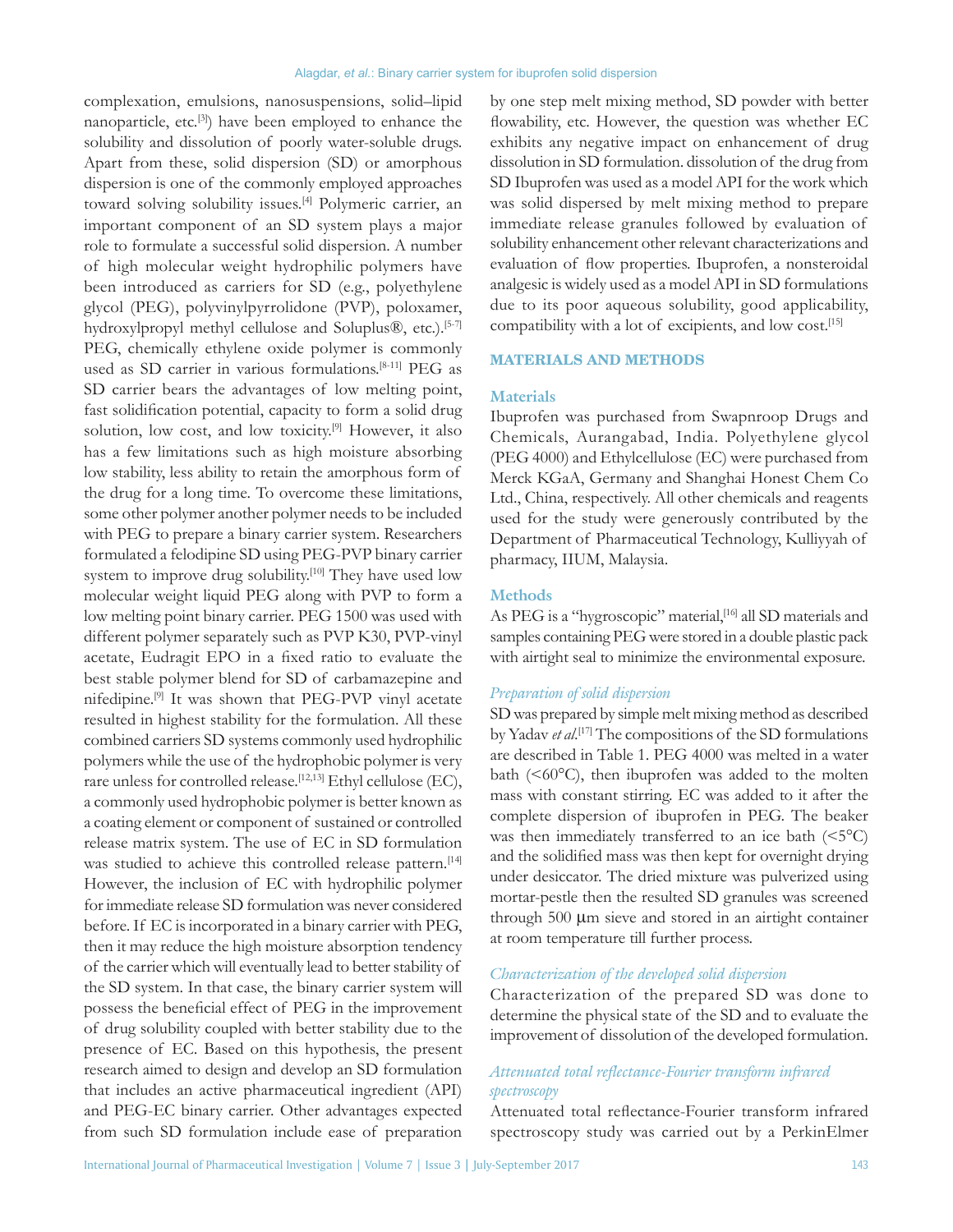#### Alagdar, *et al.*: Binary carrier system for ibuprofen solid dispersion

| Table 1: Compositions of solid dispersion formulations |                              |                 |    |  |
|--------------------------------------------------------|------------------------------|-----------------|----|--|
| <b>SD formulation code</b>                             | Components (ratio by weight) |                 |    |  |
|                                                        | Drug (ibuprofen)             | <b>PEG 4000</b> | EС |  |
|                                                        |                              | 1.5             |    |  |
| $SD_{PE}$<br>$SD_{p}$                                  |                              | 2.5             |    |  |
| 22.21                                                  |                              |                 |    |  |

SD: Solid dispersion, PEG: Polyethylene glycol, EC: Ethyl cellulose

IR spectrometer. Approximately 50–70 mg of each sample (API, polymers, PM, or SDs) was clamped on ATR diamond crystal at force <90 units and scanned with 4000–400/cm IR range. The generated IR spectrums and functional groups were compared to evaluate incompatibilities or interaction between the API and the polymeric carriers in PM and SD, if any.

#### *Differential scanning colorimetry*

The thermograms of API, polymers, PM and  $SD_{PE}$ samples were derived by Differential Scanning Calorimeter (1‑STARe, Mettler Toledo) for determination of melting points and presence of interaction. Each sample (5–10 mg) was enclosed in an aluminum crucible and exposed to the temperature range of 10°C –200°C under a constant nitrogen flow (10–20 ml/min). A closed aluminum crucible without sample was used as a blank.

#### *Optical microscopy*

Physical state of the samples was observed under a compound light microscope (Leica DM750, Singapore). The images were captured at  $100\times$  magnification with the help of the system software (LAS EZ, Singapore) followed by visual comparison to identify their differences.

#### *Scanning electron microscopy*

A scanning electron microscopy (SEM) analysis was carried out with gold coating and scanned using ZEISS EVO 50 scanning electron microscope to determine the crystal shape of pure drug and the surface morphology of SD sample. The SEM micrographs were then analyzed and compared to determine the nature of the samples.

#### *In vitro dissolution*

*In vitro* dissolution studies were carried out for  $\text{SD}_{\text{PE}}$ ,  $\text{SD}_{\text{p}}$ and PM by United States Pharmacopeia type I(basket type) dissolution test apparatus as per the method described in the literatures.[15,18] The parameters for the test were: 500 ml of the medium (pH 6.8 phosphate buffer), 50 RPM stirring rotation per minute at  $37^{\circ}$ C  $\pm$  0.2 by taking 1 ml of aliquots during 15, 30, and 60 min sampling intervals.  $SD_{\text{PE}}$ ,  $SD_{\text{p}}$ and PM used for dissolution study were equivalent to 50 mg of ibuprofen for each basket. Immediately after taking the aliquots, an equal volume of fresh medium was replaced in the respective basket. The aliquots were filtered through 0.22 µm syringe filter and measured for the absorbance at

221 nm by UV spectrophotometer(Schimadzu 1800, Japan) after subsequent dilution with the dissolution medium.

#### *Preformulation studies*

Although there are various preformulation studies for solid dosage forms such as tablet, capsule, powder, or granules;<sup>[19]</sup> in our research, we have analyzed moisture content and flow property only as the scope of this research was not extended to the final dosage form.

#### *Moisture content*

Preweighed PM and the SD samples were kept on the aluminum tray of the Halogen Moisture Analyzer (Mettler‑Toledo) and heated with a controlled rate. Then, moisture content was determined by its software using loss on drying concept.<sup>[20]</sup> In addition to moisture analyzer, PM and both SDs were placed in an open glass beakers for 1 week at ambient temperature to evaluate the moisture absorption nature by calculating the weight difference between  $1<sup>st</sup>$  day and  $7<sup>th</sup>$  day.

#### *Flow property*

Determination of bulk density  $(\rho_{BD})$  and tapped density  $(\rho_{TD})$ followed by calculation of Carr index (CI) and Hausner ratio (HR) indicate the flow behavior of a powder sample.<sup>[21,22]</sup> The densities ( $\rho_{BD}$  and  $\rho_{TD}$ ) were measured by tapping method as described in the USP.<sup>[22]</sup> Samples (100  $\pm$  0.1 g) of PM and SDs were poured into separate 100 ml measuring cylinders for bulk volume measurement. Tapped volume was measured after tapping the cylinder for 750 taps by tap density tester (Copley scientific, JV 1000). Then,  $\rho_{BD}$  and  $\rho_{TD}$  were calculated respectively to derive CI and HR by following equations.

$$
CI = \frac{\rho TD - \rho BD}{\rho TD} \times 100 \tag{1}
$$

$$
HR = \frac{\rho TD}{\rho BD}
$$
 (2)

In addition, angle of repose (AOR) was studied for flow property as per the USP.[22] This method involved pouring the samples through a glass funnel for measurement of diameter or height of the formed cone at the bottom. Two different modes of AOR determination were followed; fixed base method and fixed height method to categorize the type of flow with respect to the standard table.

#### **RESULTS**

# **Applicability of polyethylene glycol and ethylcellulose in melt mixing method**

PEG 4000 is a low melting point polymer (61.84°C) as shown by our differential scanning calorimetry (DSC) study [Figure 1]. Therefore, the method of SD preparation was employed at around 60°C at which ibuprofen is also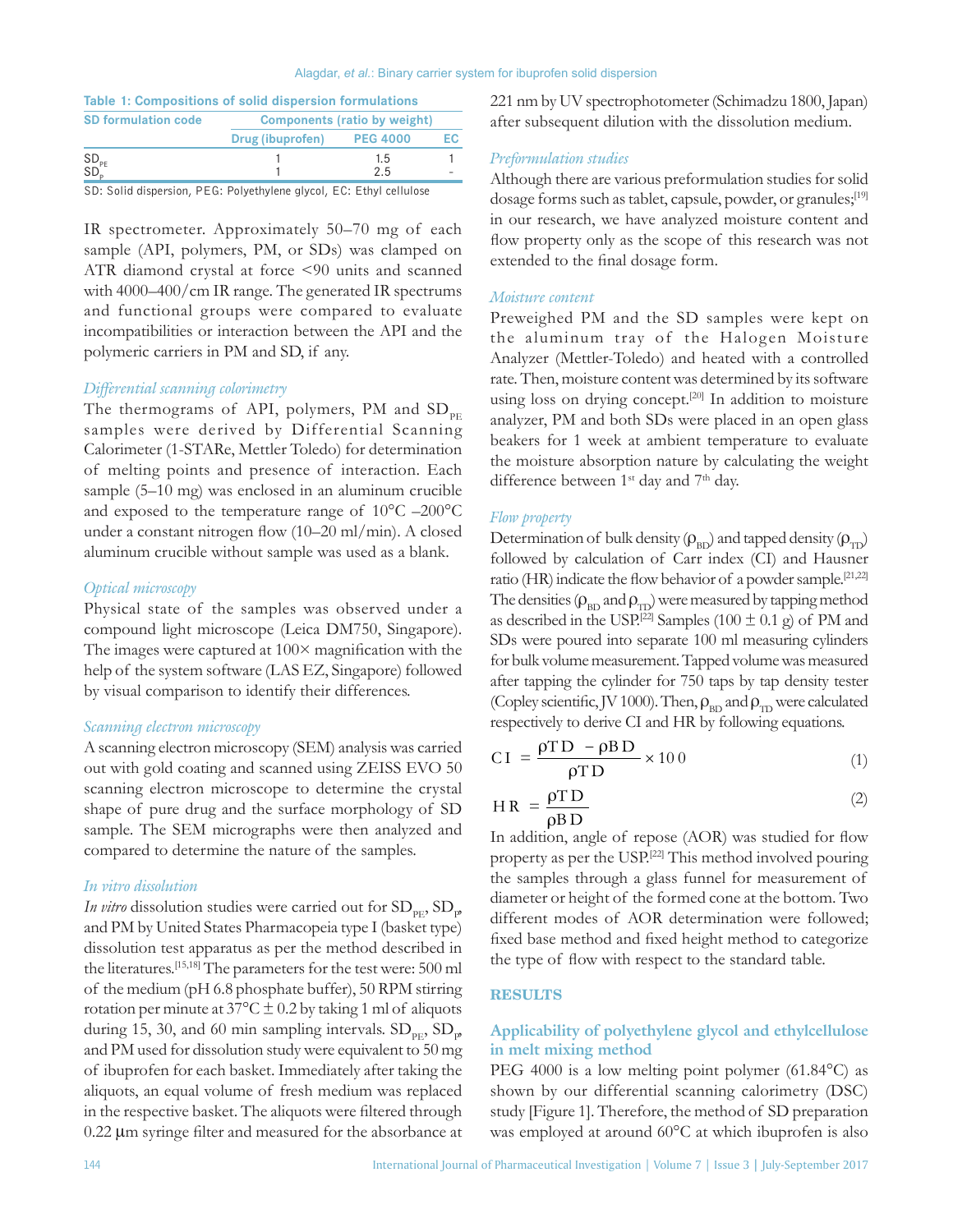Alagdar, *et al.*: Binary carrier system for ibuprofen solid dispersion



**Figure 1:** Differential scanning calorimetry thermograms of all samples ([a]: PEG 4000, [b]: ibuprofen, [c]: EC, [d]: PM, [e]: SD<sub>PF</sub>)

stable and dissolved in the molten PEG 4000. Preparation of SD<sub>PE</sub> was easier to collect from the glass apparatus and lesser drying time was required when compared to  $\mathrm{SD}_\mathrm{p}$  The physical nature of  ${\rm SD_p}$  was also waxy. EC bearing relatively higher melting temperature could not be used alone for melting method of SD preparation containing any API.[23]

# **Attenuated total reflectance‑Fourier transform infrared spectroscopy study**

The IR spectrums of  $SD_{PE}$  and PM with the same composition were compared with pure ibuprofen as well as each of the components of the binary carrier [Figure 1]. The ibuprofen IR spectra presented sharp peaks due to  $C = O$  stretching of isopropanoic group at wavenumber 1720/cm, C‑O stretching at 1123/cm and due to CO‑H in‑plane bending at 1230/cm. PEG 4000 showed peaks at wavenumber of 2883/cm and 1098/cm due to C‑H stretching and C‑O stretching, respectively. EC had a distinct peak at 3500/cm which was accountable for–OH groups present with the closed ring structure of the polymer unit. Besides these, multiple asymmetric peaks or band from 2900 to 2850/cm were for–CH stretching. The peak at 1374/cm might be for–CH<sub>3</sub> bending and at  $1054/cm$  for C‑O‑C stretching. All the API, PEG, and EC characteristic peaks resemble to the previously published reports.[13,24] All those characteristic peaks were present in PM spectrum without significant shifting which indicated that no interaction occurred among the ingredients.[25] A comparative ATR-FTIR study between the  $SD_{PE}$  and PM also showed no significant change in characteristic peaks of ibuprofen in SD formulation indicating no interaction or incompatibility between the active and inactive components of the system.

# **Determination of drug crystallinity by differential scanning calorimetry**

DSC thermograms of pure ibuprofen, PEG 4000, EC, PM, and  $SD_{\text{per}}$  are shown in [Figure 2]. Ibuprofen exhibited



Figure 2: Fourier-transform infrared spectroscopy spectra of all samples

a sharp endothermic peak at 78°C as the melting point. PEG 4000, despite its semi-crystalline nature, showed an endothermic peak at 61.84°C. Thus, it is easier to use for melt mixed SD. EC, being amorphous nature showed the broad endothermic band at around 100°C–110°C. PM showed an endothermic peak at 61.50°C merging with another endothermic peak at the almost same region of ibuprofen melting peak. During DSC analysis of PM, ibuprofen has become partly soluble in molten PEG and partly remained as crystal causing the presence of both PEG and ibuprofen merged melting peaks. SD thermogram showed an endothermic peak at 41.70°C, but the absence of ibuprofen peak; which might indicate some interactions between ibuprofen and PEG or EC. However, this is contradictory with the FTIR results. In a binary system consisting of a crystalline drug and a crystalline polymer, chances of eutectic system formation is high provided the drug is soluble in the molten polymer at the melting point of the polymer or above and vice versa.<sup>[26]</sup> Although in this research, the system was ternary, EC remained completely insoluble which could be further proved by the presence of a broad endothermic band at the same melting region in SD, PM as well as in pure EC. Hence, it can be considered that PEG 4000 and ibuprofen are the two contributing element to the physical nature or state of the system. Moreover, PEG was shown to form eutectic system with different drugs by various researchers.<sup>[27]</sup>

# **Microscopic nature of solid dispersion**

From optical microscopic images [Figure 3a‑c], it can be observed that ibuprofen in pure form exists as elongated crystals. In PM, the crystals were visible as black spots on the image within the PEG 4000 and EC. In the microscopic image of  $SD_{\text{PE}}$ , ibuprofen crystals were not visible which indicated that most of the ibuprofen was soluble in molten PEG rather than remaining as crystal. Optical microscopy results can only be considered as preliminary broad findings. There was also a chance of dispersion of ibuprofen in the polymeric carrier in reduced particle size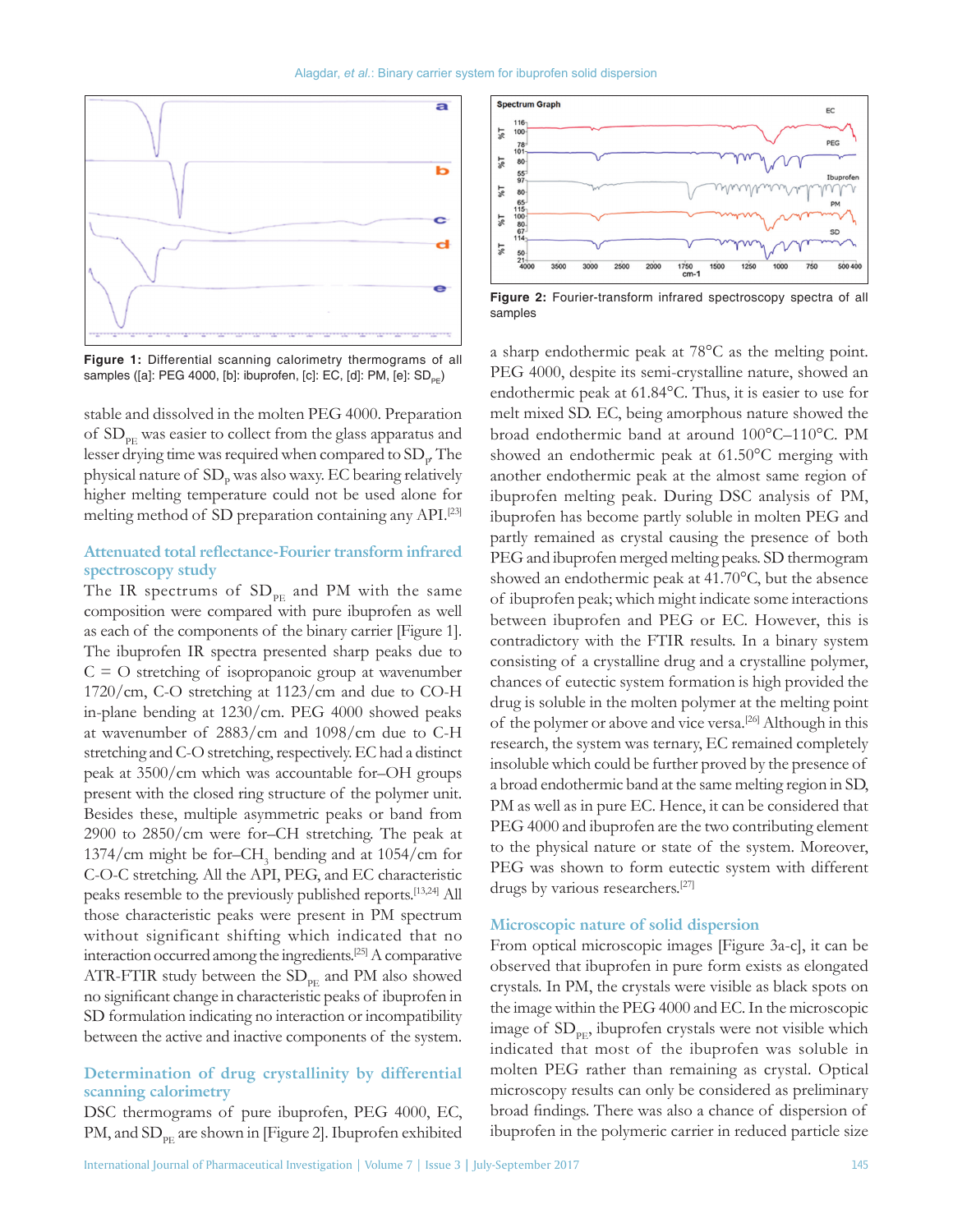

**Figure 3:** Microscopic images of all samples (a – c: optical microscopic image of ibuprofen, PM and SDPE respectively; d & e: SEM micrograph of ibuprofen and SDPE respectively)

to such an extent that optical microscopy is not capable to magnify. SEM study might support one of the views.

The SEM micrographs[Figure 3d - e] showed the presence of ibuprofen crystal in the PM. The  $SD_{PE}$  showed the presence of PEG and amorphous EC dispersed together but the absence of ibuprofen crystals. Surface property of the  $SD_{PE}$  and the PEG are almost similar as per visual comparison between SEM micrographs.

#### *In vitro* **dissolution**

The result of *in vitro* dissolution is represented by the plot between cumulative percent release vs. time [Figure 4]. The results showed  $SD_{PE}$  granules gave a cumulative percent drug release (CPDR) of >95% in 1 h for immediate release which is higher than PM (76.1%  $\pm$ 2.2) and SD<sub>p</sub> granules (83.9%  $\pm$ 5.1). The standard deviations of CPDR at each time point from  $SD<sub>p</sub>$  were as high as  $\pm$  7.64 which indicated poor acceptability of  $SD<sub>p</sub>$  granules. However, SDPE exhibited better *in vitro* release profile despite containing hydrophobic EC. Thus, this research proved that the presence of EC at 28.5 wt% (as per composition of  $SD_{\text{pr}}$ ) does not adversely affect the drug release from SD granules containing PEG 4000 (42.9 wt%). It can be assumed that EC contributed to the better granule stability and flow property with no negative effect on drug release.

## **Applicability of solid dispersion to final dosage form**

Applicability of the developed SD granules to be used for final dosage form (e.g., tablet or capsule) should have low or moderate moisture content and good flow property. The moisture content analysis showed that  $SD_{PE}$  and PM had a moisture content of 1.01%  $\pm$  0.01 and 1.39%  $\pm$  0.45, respectively. This result was comparable with the moisture absorption from atmospheric exposure. The moisture



**Figure 4:** *In vitro* dissolution study of all samples

content calculated on weight/weight basis revealed that  $SD_{PE}$  had absorbed the lowest amount of moisture (0.30%) in 7 days than PM (2.60%) and  $SD_p$  (1.20%). Another important preformulation test is flow property analysis of the granules or powder. The results of CI, HR, and AOR studies were tabulated in Table 2.

#### **DISCUSSION**

During solid dispersion, PEG 4000 acted as a plasticizer in the binary carrier system and nullified the requirement of high temperature along with EC. Moreover, the presence of EC shortened the drying time and made the  $SD_{\text{PE}}$  less waxy in nature compared to PEG 4000 alone.

In FTIR analysis, the peak at 2900–2850/cm of EC was found absent in SD as well as in PM where the masking effect by the sharp and intense peak of PEG at 2883/cm might be responsible. The intensities of all the characteristic ibuprofen peaks are less compared to SD or PM. The reason might be the lesser proportion of drug in the SD sample compared to the pure drug sample or part of the drug was converted to amorphous from crystalline state. However, the presence of  $C = O$  carbonyl stretching at 1720/cm in the SD definitely indicates the presence of ibuprofen crystals in the formulation.[15,18]

Ibuprofen was completely soluble in molten PEG and formed strong two‑phased eutectic system due to its low melting point. The minor phase (drug) starts to grow in the interstitial spaces of the major phase (polymer) causing the significant reduction of drug particle size in the eutectic system.[28] The eutectic system formation accountable here depended largely on the ratio of two phases. Ibuprofen and PEG 4000 ratio used in this research (1:1.5) might be above the eutectic point. When this molten mixture was cooled, ibuprofen started solidifying in faster rate which caused the increased thickness of liquid part until the eutectic point. When it reached the eutectic point, the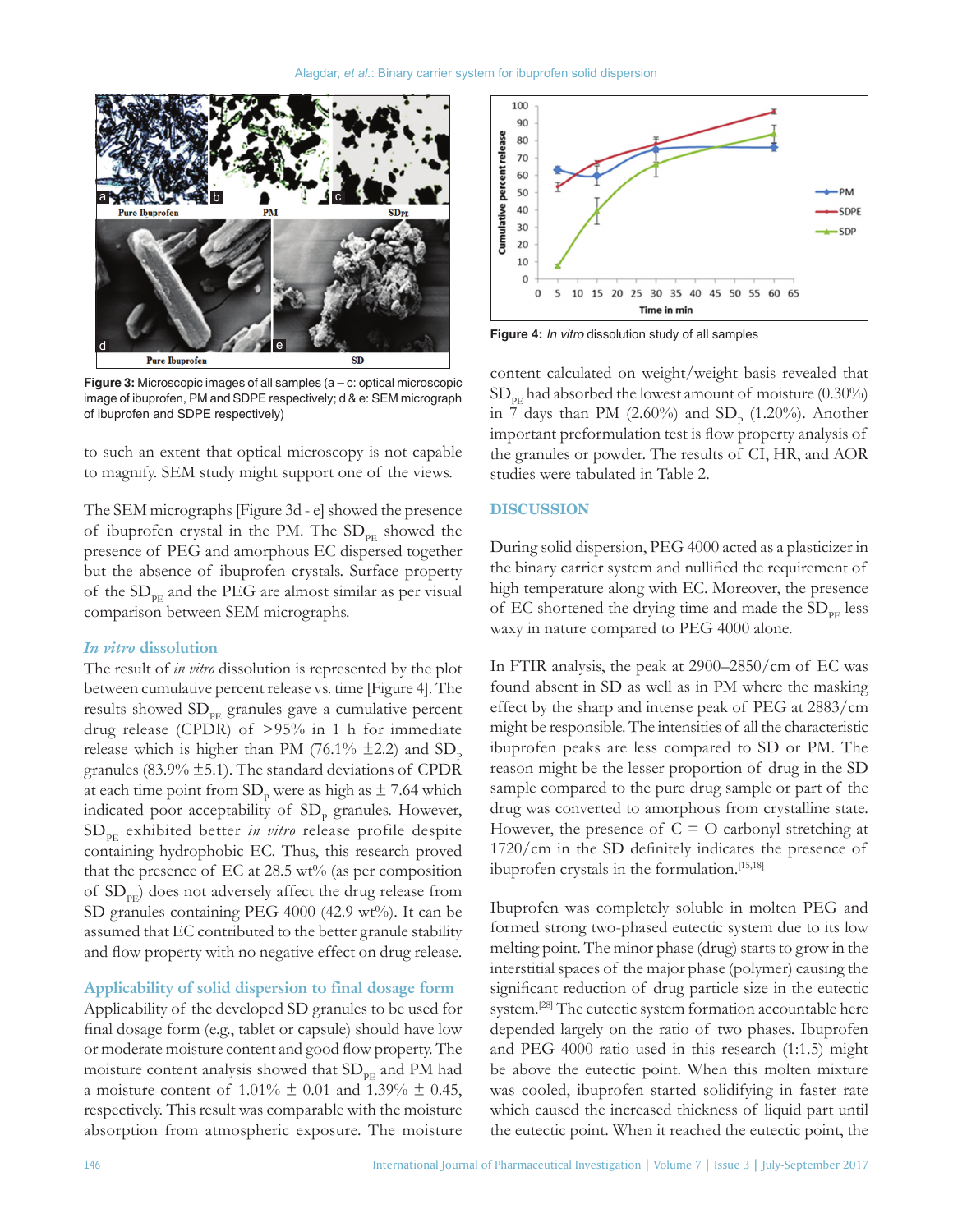| Table 2: Results of flow property analysis |                 |  |  |
|--------------------------------------------|-----------------|--|--|
| $SD_{oc}$                                  | РM              |  |  |
| 31±1.86                                    | $33 \pm 1.55$   |  |  |
| $32.3 \pm 1.50$                            | $32+2.05$       |  |  |
| $4.13 \pm 1.14$                            | 11.65±0.92      |  |  |
| $1.04 \pm 0.01$                            | $1.13 \pm 0.01$ |  |  |
|                                            |                 |  |  |

SD: Solid dispersion, PM: Physical mixture, AOR: Angle of repose, CI: Carr index, HR: Hausner ratio

remaining liquid part, containing mostly PEG and partly or no ibuprofen become solidified and forms a very fine dispersion. The melting endotherm of SD at 41.70°C in DSC analysis was probably for the eutectic system melting temperature. However, these thermograms indicated that ibuprofen might not be converted to amorphous from crystalline but rather remained as very fine dispersion which was accountable for enhancing solubility and dissolution.

The SEM micrographs of the samples indicated the solidified PEG with dispersed or absorbed ibuprofen where the absence of ibuprofen crystal proves the formation of an SD system.

Both of the SDs showed better drug dissolution than PM which proved that ibuprofen SD definitely improves the drug dissolution. Enhancement of aqueous solubility after SD was obtained due to either conversion of the crystalline drug to amorphous form or to very fine dispersion and solid solution.<sup>[15,18]</sup> In this case, the chances of amorphous ibuprofen formation were less as evidenced by FTIR and DSC study. Rather it showed possibilities of fine dispersion of drug into PEG carrier. When the SD contacted with an aqueous medium, PEG started the wetting, then the dispersed drug particles came out. Due to the fine nature and enhanced surface area. The solubility and dissolution of the drug were increased. Two notable issues observed were; initial high drug release of PM compared to both SDs and lower cumulative percent drug release from  $\mathrm{SD}_\mathrm{p}$  despite the presence of no hydrophobic carrier like EC. The first issue can be explained by the density of materials. SDs were packed granules where PM was loosely packed. For PM, immediate wetting occurred on contact with medium resulted in faster initial drug release rate compared to SDs. Regarding the second issue, the presence of only PEG caused very waxy nature of  ${\rm SD_p}$  thus sticking to the wall of basket occurred during the dissolution test. This might attribute to the lower release rate of the drug.

The difference in moisture absorption between  $SD_{\text{PE}}$ and  $SD<sub>p</sub>$  was due to the presence of EC. For  $SD<sub>PE</sub>$ , the hydrophobic nature of EC lessen the moisture absorption compared to  $SD<sub>p</sub>$  which contained only PEG. Difference between  $SD_{PE}$  and PM might be due to the packing of

bed. Loosely packed bed of PM was more susceptible to moisture absorption than tightly packed SD granules. This moisture content study proved that the presence of EC can overcome the stability related issue of PEG due to hygroscopicity.

No significant difference was seen for AOR results between  $SD_{\text{PE}}$  and PM where AOR values of both samples were within "31–35" which is categorized as "good flow."[22] Since AOR was not a very inclusive test and there were high chances of human error and variations. By CI and HR,  $SD_{\text{PE}}$  sample exhibited better flow property than PM. The lower the CI and HR, the better the flow property.<sup>[21]</sup>  $SD_{PE}$  sample was categorized in "excellent" flow class with CI values below 5 and HR values <1.05, whereas PM was in "good" flow class with CI and HR values below 11 and 1.13.[22] The uniform size and shape of SD granule gave good flow property compared to poor flow PM powder. Since, Nonuniform size distribution, uneven shapes, low particle sizes are contributing factors of poor flow property.

#### **CONCLUSION**

An immediate release ibuprofen granule was formulated with a binary carrier composed of PEG 4000 and EC with desired *in vitro* dissolution profile, low moisture absorbing property and good applicability to the final dosage form. Dissolution rate was increased by SD of ibuprofen. EC contributed to lower the hygroscopicity of the SD despite containing a high amount of PEG. The *in vitro*  drug release profile was consistent and satisfactory with respect to the desirability of immediate release dosage form (>90% within 1 h). The formulation might be converted to a final dosage form by either compression into a tablet or filling into a capsule.

#### **Acknowledgment**

The authors would like to thank IKOP SDN BHD, for providing facilities for some tests provided for this research.

## **Financial support and sponsorship** Nil.

#### **Conflicts of interest**

There are no conflicts of interest.

#### **REFERENCES**

- 1. Kakran M, Li L, Müller RH. Overcoming the challenge of poor drug solubility. Pharm Eng 2012;32:1‑7.
- 2. Kalepu S, Nekkanti V. Insoluble drug delivery strategies: Review of recent advances and business prospects. Acta Pharm Sin B 2015;5:442‑53.
- 3. Vo CL, Park C, Lee BJ. Current trends and future perspectives of